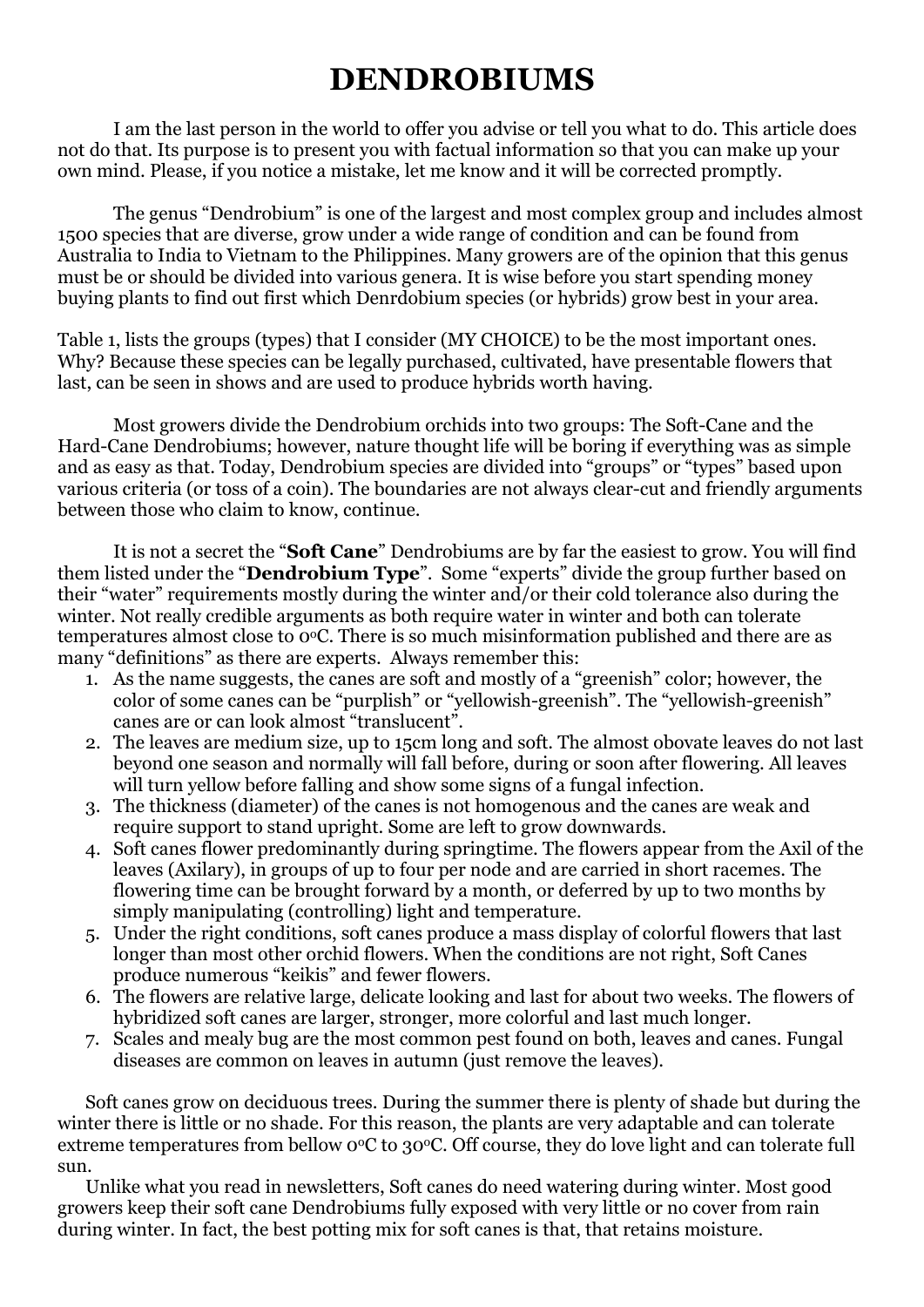There is also a misunderstanding when it comes to fertilizing. Many growers will tell you: "Do not fertilize your soft canes from mid autumn (1st of April in Australia; 1st October in Europe and USA), till spring (after flowering). That is not a very good advice. For the soft canes to flower you must fertilize the plants during autumn until the buds appear using a ZERO nitrogen fertilizer. (N- $P-K = 0 - X - X$ ) where  $X = a$  number other than zero. (There are fertilizers on the market (0 – 20) – 20). From the moment the buds appear, you start using normal fertilizers again. It should be mentioned that Nitrogen encourages the production of "keikis" at the expense of flowers.

Another group I find rewarding is the "**Spatulata**" or "Antelope Type". Each and every species of this group is different and requires different conditions to grow; however, they grow best in warm areas (like Vandas). The canes are hard and strong, grow upright, and can be from a few centimeters to over 2,5 meters tall. The leaves remain on the canes for a few years, the flower spikes are long and the flowers are long lasting. Try species that are easier to grow first. Hybrids are less sensitive.

Another group I like is the "**Callista**" group. The plants are easy to obtain and not difficult to grow. Warm summer, no too cold winter, average light, water and fertilizer requirements. The flowers may not be long lasting but are spectacular. These orchids are worth trying.

From the remaining Dendrobium species, choose the ones that you like best and you known you can grow in your area. Sometimes, it is better to pay extra and buy a mature flowering plant. If you buy seedlings, ask how long it will take for it to grow and flower. Some answers may surprise you.

Over the years many books about Dendrobiums have been published. I am not a book reader but I do have a small library. I buy books that are simple present facts, and have good photographs. I use them for quick answers or when I prepare myself for a serious search. One of the books I have and I like, is: "**Dendrobium and its relatives**", by Bill Lavarack, Wayne Harris and Geoff Stocker. Published by Kangaroo Press, in 2000. (I have the first edition, in paperback published 2006)

Yamamoto Dendrobiums is unquestionably the world largest hybridized of Softcane dendrobiums. There are some good articles, pictures and info in the website: http://www.yamamotodendrobiums.com/

Table 1: Dendrobium "Types" and the species assigned to each type. # = Popular species, Common names in brackets.

| <b>Types</b>       | <b>Species</b>   | <b>Comments</b> |
|--------------------|------------------|-----------------|
| <b>Calcarifera</b> |                  |                 |
|                    | amethystoglossum |                 |
|                    | acruatum         |                 |
|                    | auriculatum      |                 |
|                    | chameleon        |                 |
|                    | cummulatum       |                 |
|                    | ionopus          |                 |
|                    | fairchildae      |                 |
|                    | gonzalesii       |                 |
|                    | lanzifolium      |                 |
|                    | papilio          |                 |
|                    | sanguinolentum   |                 |
|                    | serratilabium    |                 |
|                    | spathilingue     |                 |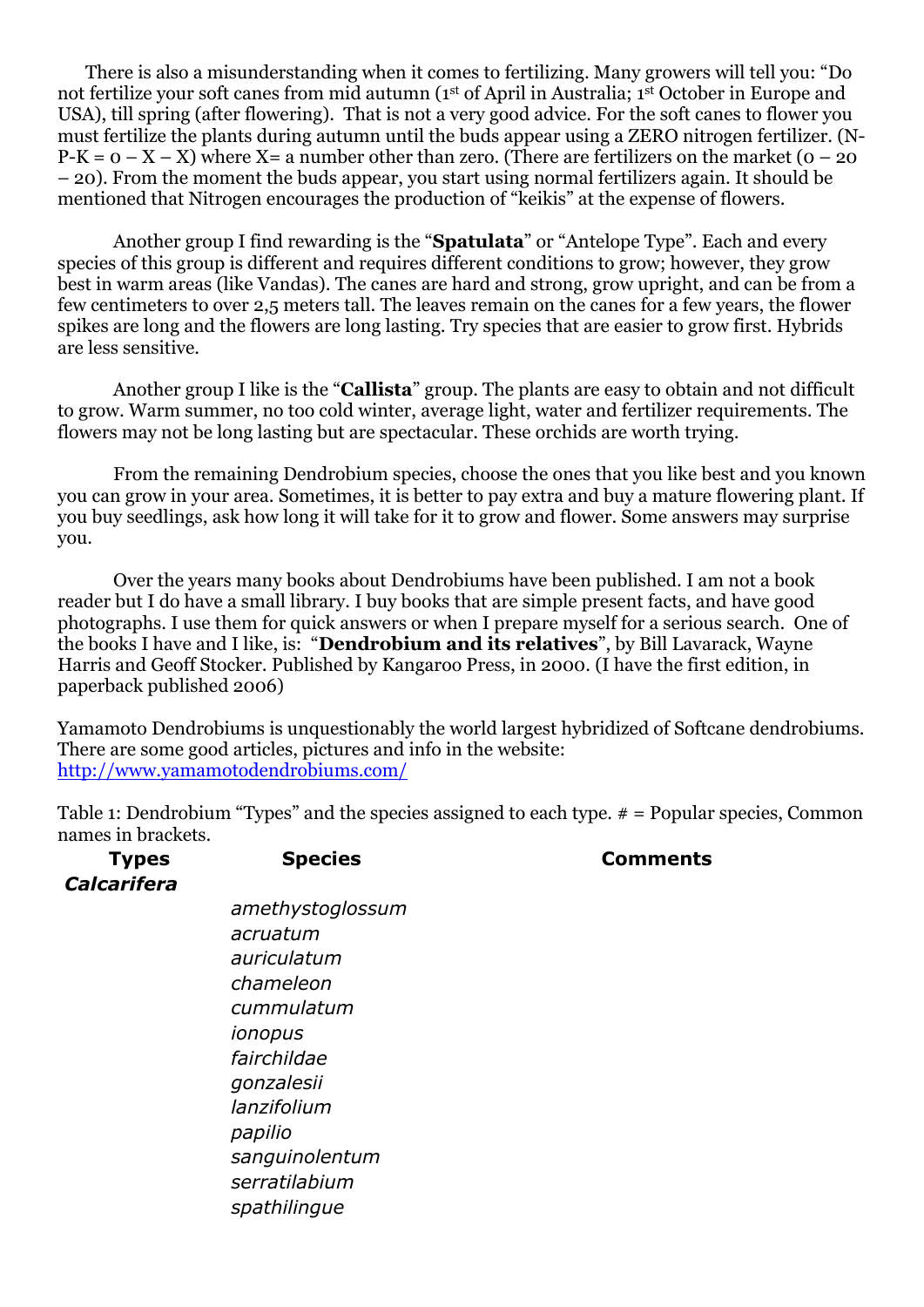| Callista          |                        | Pendent inflorescences.           |
|-------------------|------------------------|-----------------------------------|
| #                 | aggregatum             |                                   |
|                   | agrostophyllum         | (Buttercup Orchid)                |
|                   | amabile                |                                   |
|                   | brymerianum            |                                   |
| #                 | chrysotoxum            |                                   |
| #                 | densiflorum            |                                   |
| #                 | farmeri                |                                   |
|                   | griffithianum          |                                   |
|                   | harveyanum             |                                   |
|                   | jenkinsii              |                                   |
| #                 | lindleyi               |                                   |
|                   | luzonense              |                                   |
|                   | palpebrae              |                                   |
|                   | salaccense             |                                   |
|                   | schroederi             |                                   |
|                   | somae                  |                                   |
|                   | sulcatum               |                                   |
| #                 | thyrsiflorum           |                                   |
|                   |                        |                                   |
| Calyptrochilus    |                        |                                   |
|                   | chrysopterum           |                                   |
|                   | erosum                 |                                   |
|                   | lawesii                |                                   |
| #                 | mohlianum              |                                   |
| #                 | obtusisepalum          |                                   |
|                   | rutrigerum             |                                   |
|                   | subclausum             |                                   |
|                   | trichostomum           |                                   |
|                   | vannouhuysii           |                                   |
|                   | wentianum              |                                   |
| <b>Dendrobium</b> |                        |                                   |
|                   |                        | Deciduous. No watering in winter. |
|                   | agreggatum             |                                   |
|                   | albosanguineum         |                                   |
|                   | amoenum                |                                   |
| #                 | anosmum                | = Den. superbum                   |
|                   | aphyllum<br>arachnites |                                   |
| #                 |                        |                                   |
|                   | aureum                 | = Den. heterocarpum               |
|                   | bensoniae              |                                   |
|                   | catenatum              |                                   |
|                   | chlorostylum           |                                   |
| #                 | chrysanthum            |                                   |
| #                 | chryseum<br>crassinode |                                   |
|                   |                        |                                   |
|                   | crepidatum             |                                   |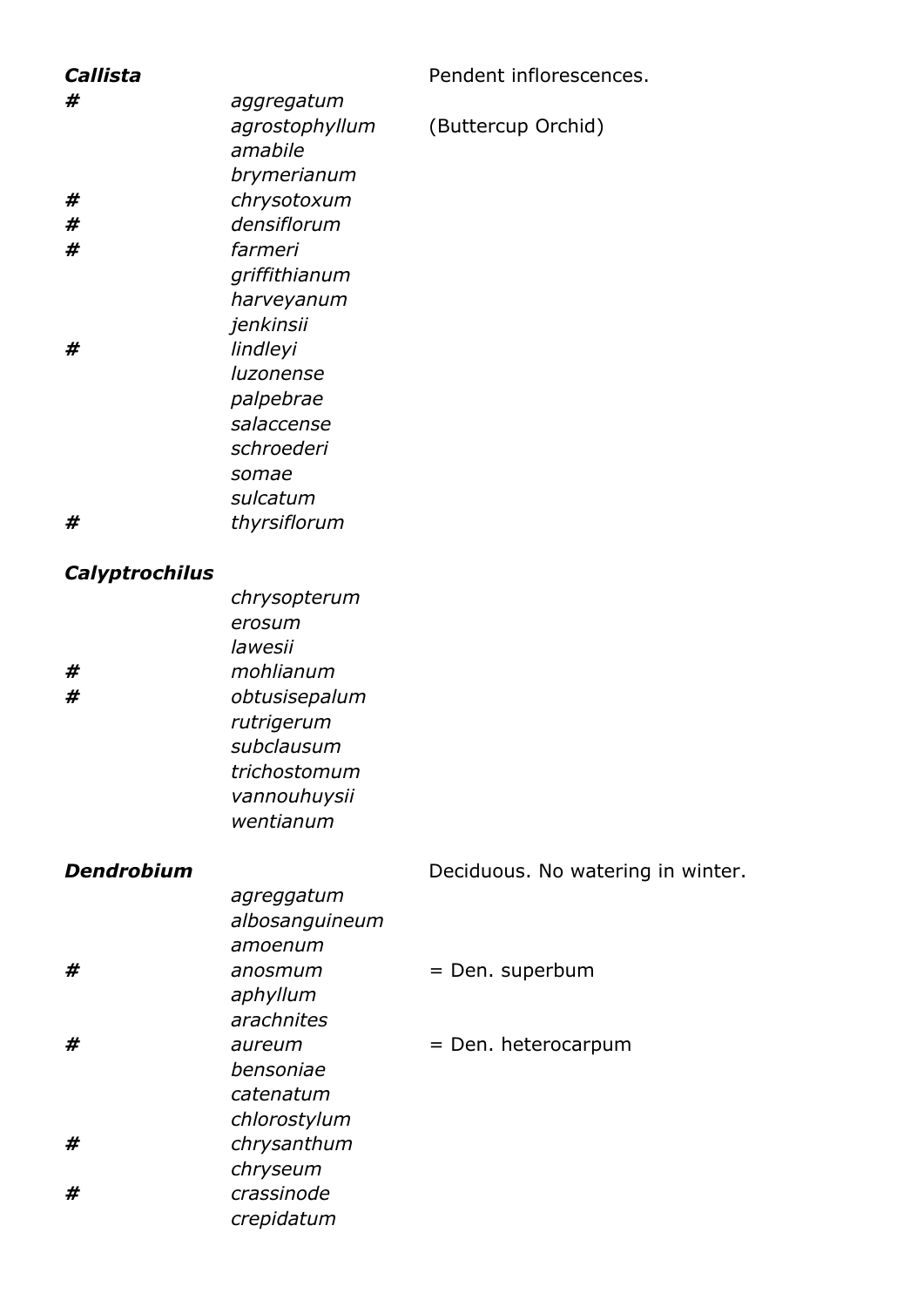|   | cretaceum        |                             |
|---|------------------|-----------------------------|
|   | crystallinum     |                             |
|   | cuthbertsonii    |                             |
|   | denneanum        |                             |
|   | devonianum       |                             |
|   | dixanthum        |                             |
| # | falconeri        |                             |
|   | fanjingshanense  |                             |
| # | fimbriatum       |                             |
| # | findlayanum      |                             |
|   | flexicaule       |                             |
| # | friedericksianum |                             |
|   | gibsonii         |                             |
|   | gratiossimum     |                             |
|   | henryi           |                             |
|   | hancockii        |                             |
| # | heterocarpum     | $=$ Den. aureum             |
|   | hookerianum      |                             |
|   | laevifolium      |                             |
|   | leptocladum      |                             |
|   | linawianum       |                             |
|   | lituiflorum      |                             |
| # | loddigesii       |                             |
|   | lohohense        |                             |
|   | menglaense       |                             |
| # | moniliforme      |                             |
|   | monophyllum      | (Lily-of-the-Valley Orchid) |
| # | moschatum        |                             |
| # | nobile           |                             |
|   | ochreatum        |                             |
|   | okinawense       |                             |
| # | parishii         |                             |
|   | pendulum         |                             |
|   | pieradii         |                             |
|   | platycaulon      |                             |
|   | polyanthum       |                             |
| # | primulinum       |                             |
|   | pulchellum       |                             |
|   | regium           |                             |
|   | rhodopterygium   |                             |
|   | ruckeri          |                             |
|   | scoriarum        |                             |
|   | senile           |                             |
|   | signatum         |                             |
|   | stricklandianum  |                             |
|   | stuartii         |                             |
|   | superbum         |                             |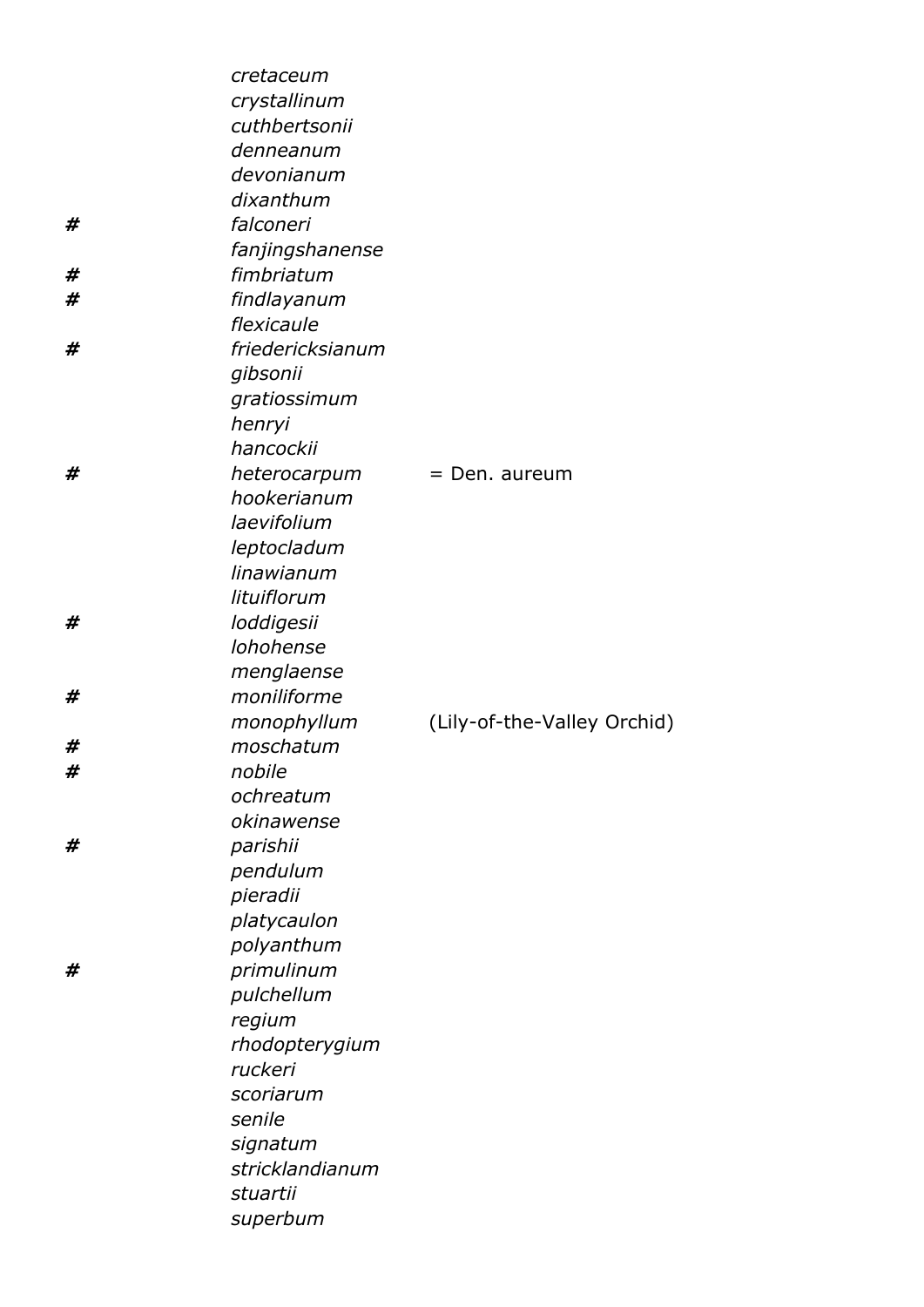| #<br>#       | tortile<br>tosaence<br>transparens<br>vesiculosum<br>virginalis<br>wangliangli<br>wardianum<br>unicum<br>xichouense |                                      |
|--------------|---------------------------------------------------------------------------------------------------------------------|--------------------------------------|
| Dendrocoryne |                                                                                                                     |                                      |
|              | aemulum                                                                                                             | (Ironbark Orchid; Box Tree Orchid)   |
|              | callitrophyllum                                                                                                     |                                      |
| #            | falcorostrum<br>gracilicaule                                                                                        | (Beech Orchid)<br>(Orange and Brown) |
| #            | jonesii                                                                                                             | (Oak Orchid; Silver Orchid)          |
| #            | kingianum                                                                                                           | (Pink Rock Orchid)                   |
| #            | speciosum                                                                                                           | (King Orchid; Rock Lily)             |
| Formosae     |                                                                                                                     |                                      |
| #            | bellatulum                                                                                                          |                                      |
|              | cariniferum                                                                                                         |                                      |
|              | chapaense                                                                                                           |                                      |
|              | christyanum                                                                                                         |                                      |
|              | cruentum                                                                                                            |                                      |
| #<br>#       | dearei<br>draconis                                                                                                  |                                      |
| #            | formosum                                                                                                            |                                      |
|              | guangxiense                                                                                                         |                                      |
| #            | infundibulum                                                                                                        |                                      |
|              | jamesianum                                                                                                          |                                      |
|              | longicornu                                                                                                          |                                      |
| #            | lowii                                                                                                               |                                      |
|              | lueckelianum                                                                                                        |                                      |
| #            | lyonii                                                                                                              |                                      |
| #            | margaritaceum                                                                                                       |                                      |
|              | parthenium                                                                                                          |                                      |
| #            | sanderae                                                                                                            |                                      |
|              | schrautii                                                                                                           |                                      |
| #            | schuetzei                                                                                                           |                                      |
|              | senile                                                                                                              |                                      |
|              | sinense                                                                                                             |                                      |
|              | sinkawangense                                                                                                       |                                      |
|              | spectatissimum                                                                                                      |                                      |
|              | sutepence                                                                                                           |                                      |
|              | tobaense                                                                                                            |                                      |
|              | topperianum                                                                                                         |                                      |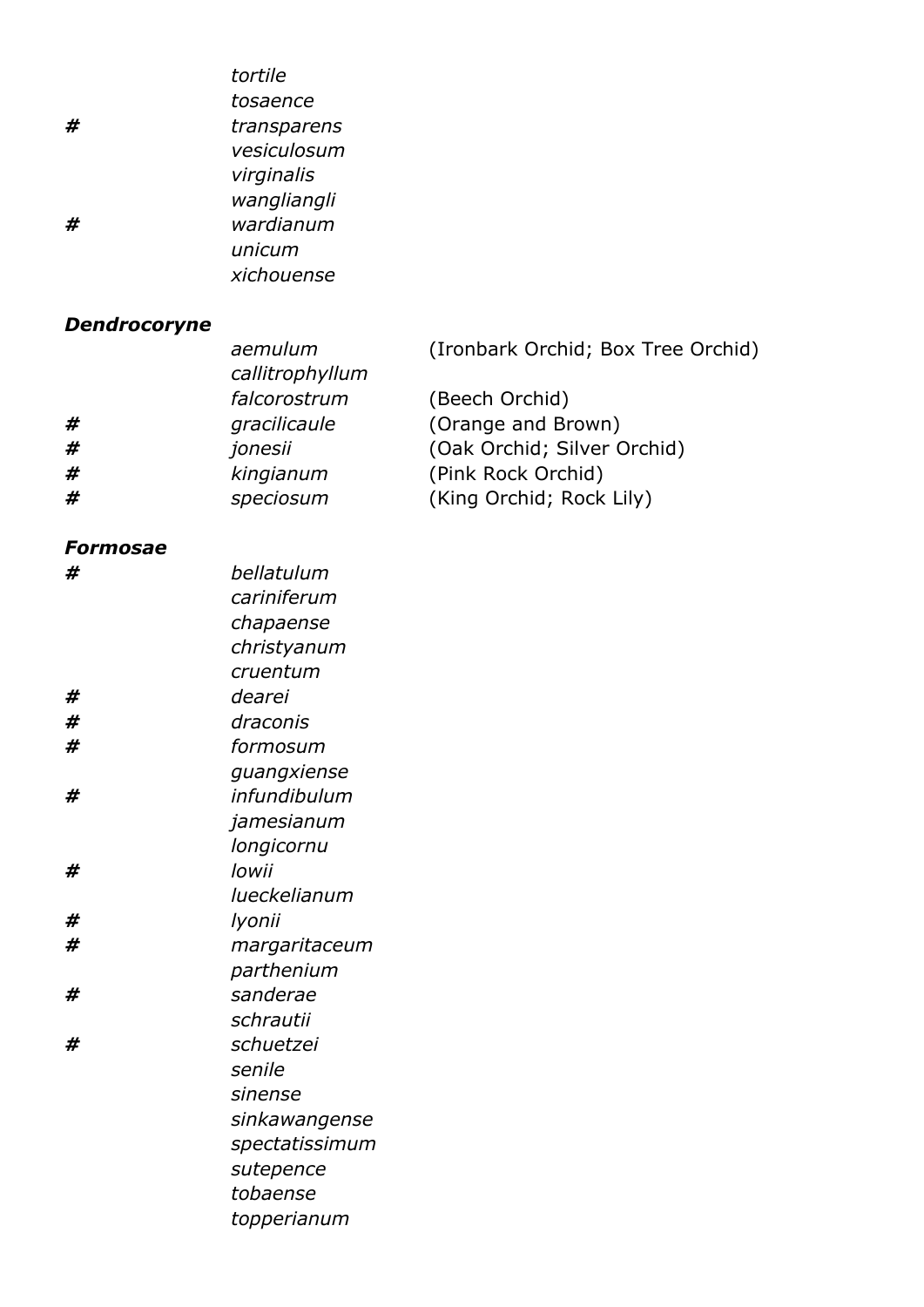|           | trigonopus<br>virgineum<br>vogelsangii<br>wattii<br>williamsonii |                      |
|-----------|------------------------------------------------------------------|----------------------|
|           | xanthophlebium                                                   |                      |
| Latouria  |                                                                  | Erect inflorescence  |
|           | aberrans                                                         |                      |
| #         | alexandrae                                                       |                      |
|           | amphigenium                                                      |                      |
| #         | atroviolaceum                                                    |                      |
|           | bifalce                                                          |                      |
| #         | convolutum                                                       |                      |
|           | crutwellii                                                       |                      |
|           | engae<br>eximium                                                 |                      |
|           | finisterrae                                                      |                      |
|           | forbesii                                                         |                      |
|           | johnsoniae                                                       |                      |
|           | kauldorumii                                                      |                      |
| #         | macrophyllum                                                     |                      |
|           | mooreanum                                                        |                      |
|           | polysema                                                         |                      |
|           | rhodostictum                                                     |                      |
| #         | spectabile                                                       |                      |
|           | tapiniense                                                       |                      |
|           | terrestre<br>woodsii                                             |                      |
|           |                                                                  |                      |
| Pedilonum |                                                                  |                      |
|           | alaticaulinum                                                    |                      |
|           | aurantiroseum                                                    |                      |
|           | bracteosum                                                       |                      |
|           | bullenianum<br>clacaratum                                        |                      |
|           | caliculimentrum                                                  |                      |
|           | capituliflorum                                                   |                      |
|           | crematifolium                                                    |                      |
|           | limpidium                                                        |                      |
|           | fulgidum                                                         |                      |
|           | goldschmidtianum                                                 |                      |
|           | jacobsonii                                                       |                      |
|           | pseudoglomeratum                                                 |                      |
|           | puroureum                                                        |                      |
|           | secundum                                                         |                      |
|           | smillieae                                                        | (Bottlebrush Orchid) |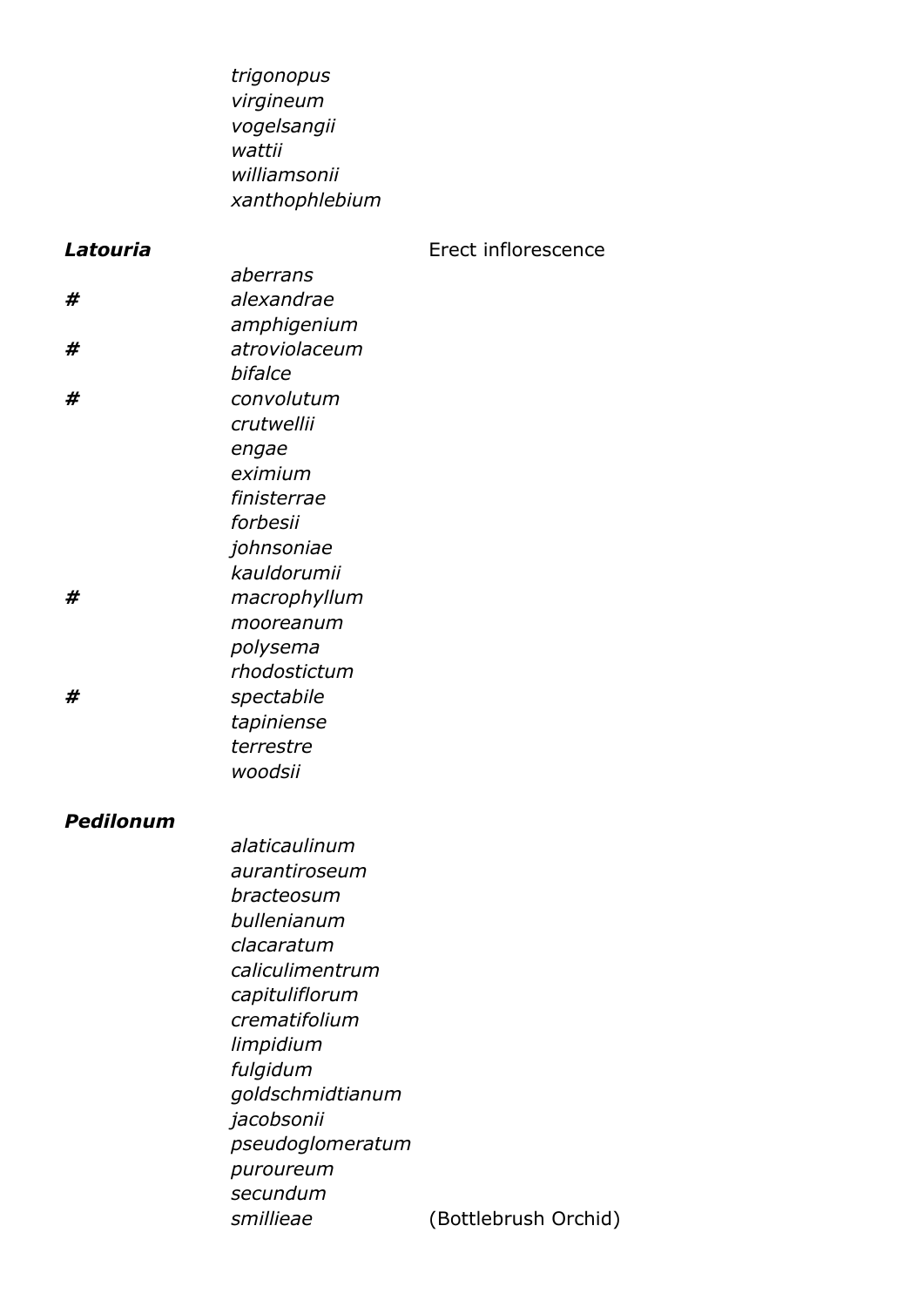| <b>Phalaenanthe</b> |               |                                        |
|---------------------|---------------|----------------------------------------|
| #                   | affine        |                                        |
| #                   | bigibbum      | = Den. Phalaenopsis; (Cooktown Orchid) |
| #                   | dicuphum      |                                        |
|                     | stiaenopsis   |                                        |
| #                   | williamsianum |                                        |
|                     |               |                                        |
| Spatulata           |               | $=$ Antelope Type                      |
| #                   | antennatum    |                                        |
|                     |               |                                        |
|                     | bicaudatum    |                                        |
| #                   | canaliculatum | (Onion Orchid)                         |
|                     | carronii      |                                        |
|                     | cochlioides   |                                        |
|                     | conanthum     |                                        |
|                     | crispilinguum |                                        |
| #                   | discolor      | (Golden Orchid)                        |
| #                   | gouldii       |                                        |
|                     | hamiferrum    |                                        |
|                     | helix         |                                        |
| #                   | johannis      |                                        |
| #                   | lasianthera   |                                        |
|                     |               |                                        |
| #                   | lineale       |                                        |
|                     | macranthum    |                                        |
|                     | magistratus   |                                        |
|                     | mirbelianum   |                                        |
|                     | mussauense    |                                        |
|                     | nindii        |                                        |
| #                   | stratiotes    |                                        |
| #                   | strebloceras  |                                        |
|                     | strepticeros  |                                        |
|                     | sylvanum      |                                        |
|                     | tangerinum    |                                        |
| #                   | taurinum      |                                        |
|                     | trilamellatum |                                        |
|                     |               |                                        |
|                     | wulaiense     |                                        |
|                     |               |                                        |
| <b>Dockrillia</b>   |               |                                        |
|                     | bowmanii      | (Small Pencil Orchid)                  |
|                     | brevicauda    |                                        |
|                     | calamiformis  |                                        |
|                     | casuarinae    |                                        |
| #                   | cucumerinum   | (Cucumber Orchid)                      |
|                     | dolichophylla |                                        |
|                     | fairfaxii     |                                        |
|                     | fuliginosa    |                                        |
|                     | lichenastrum  | (The Common Button Orchid)             |
|                     |               |                                        |